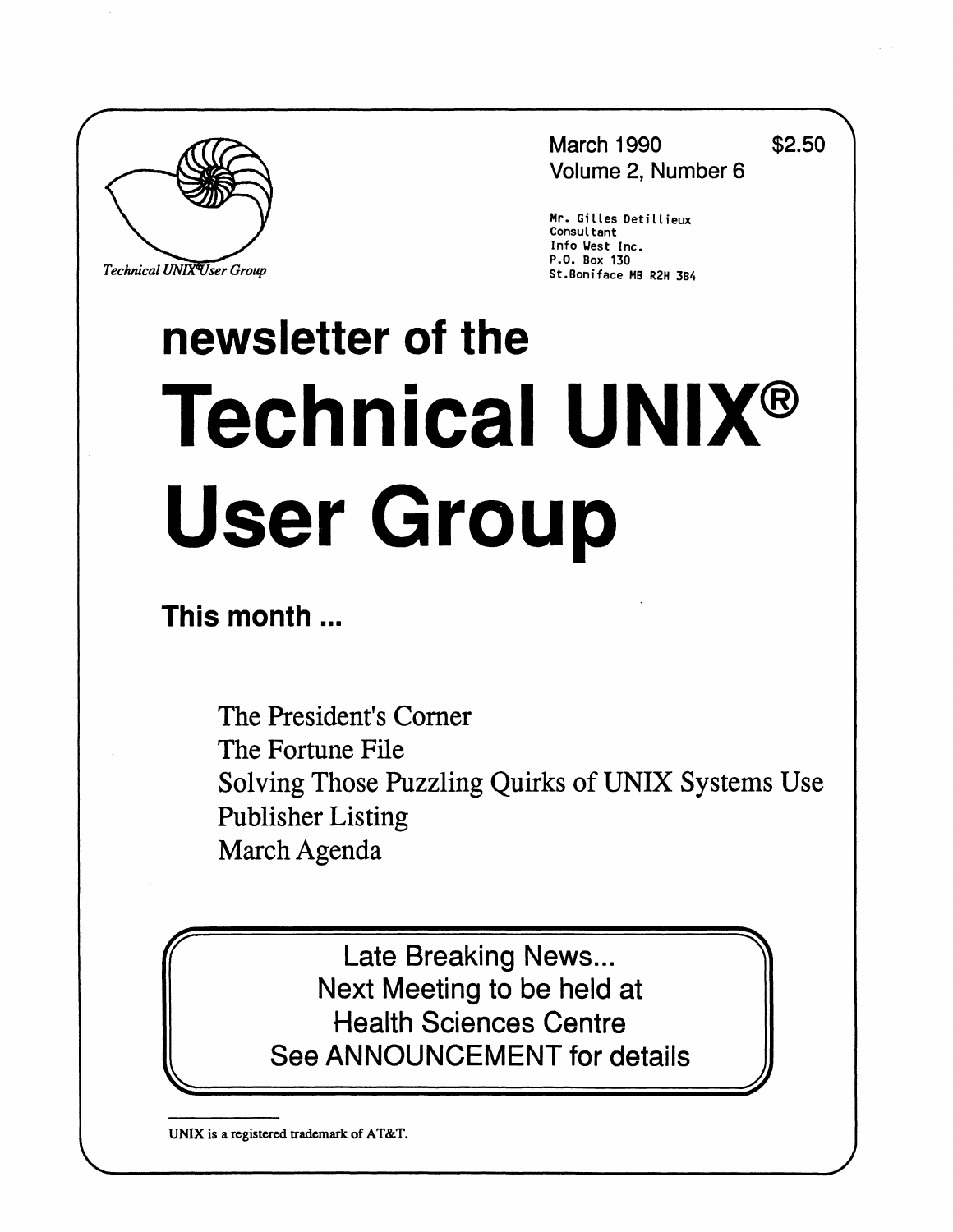## **Thoughts From The Editor**

#### **By Susan Zuk**

At our last meeting we had a discussion on TCP/IP. We discussed how to set-up the software on the PC as well as on the UNIX system. Gilbert demonstrated how to use telnet (terminal emulation) as well as ftp (file transfer protocol). It was a very informative an interesting session. Gilbert, in his President's Corner, discusses the subject a little further as well as commenting on AT&T's new System V Release 4 (SVR4).

Our featured article is about nroff and troff, UNIX text formatting utilites. This article gives a simple example on how this tool can be used and defines a few of the commands.

I also included a list of publishing addresses and phone numbers provided to us by Dave Long. This will come in handy if you can't find that specific UNIX book in any of Winnipeg's bookstores. Hope this can help you out

Unfortunately, Matt Binnie is leaving us. He is moving to

Calgary to start a new job with Oracle Corporation. We wish you all the best with your new job and in your new home.

Since Matt has left, this means that there are openings for a Meeting Co-ordinator and Secretary. If you are interested in helping out the group give us a call. We really would appreciate your support. Remember the group can only continue with participation from its members!

At our last meeting, we discussed adding a new column to the newsletter. It would be a question and answer forum. Any members who are having problems would send a description of the problem and mail (electronically or Canada Post) to me. The problem would be discussed in the newsletter and either would be answered or an answer would be requested from the membership. What do you think? Why don't you give it a try.

That's all I have to say for now. Take care and send in those articles and fortunes.

#### **Group Information**

The Technical Unix User Group meets at 7:30 pm the second Tuesday of every month, except July and August. The newsletter is mailed to all paid up members 1 week prior to the meeting. Membership dues are \$20 annually and are due at the October meeting. Membership dues are accepted by mail and dues for new members will be pro-rated accordingly.

#### **The Executive**

| President:                | Gilbert Det        |
|---------------------------|--------------------|
| Vice President:           | Derek Hay          |
| Treasurer:                | <b>Gilles Deti</b> |
| Secretary:                | <b>Matt Binni</b>  |
| <b>Newsletter Editor:</b> | Susan Zul          |
| <b>Membership Sec.:</b>   | Gilles Deti        |
| Information:              | Gilbert De         |
|                           | (or) Susan Zul     |

**Gilbert Detillieux 261 -9146 Derek Hay 943-5401 Gilles Detillieux 261-9146 Matt Binnie (W) 949-0190 Susan Zuk (W) 788-7312 Gilles Detillieux (W) 788-6209 Gilbert Detillieux 261-9146 (or) Susan Zuk (W) 788-7312** 

**Technical UNIX User Group P.O. Box 130 Saint-Boniface, Manitoba R2H 3B4** 

#### **Copyright Policy and Disclaimer**

This newsletter is ©opyrighted by the Technical UNIX User Group. Articles may be reprinted without permission as long as the original author and the Technical UNIX User Group are given credit

The Technical UNIX User Group, the editor, and contributors of this newsletter do not assume any liability for any damages that may occur as a result of information published in this newsletter.

## **ANNOUNCEMENT... Meeting Location:**  The March meeting location will be Health Sciences Centre, Room 431, Basic Medical Sciences Building (Entrance at the Medical College, 770 Bannatyne Avenue). **\ <sup>=</sup>j**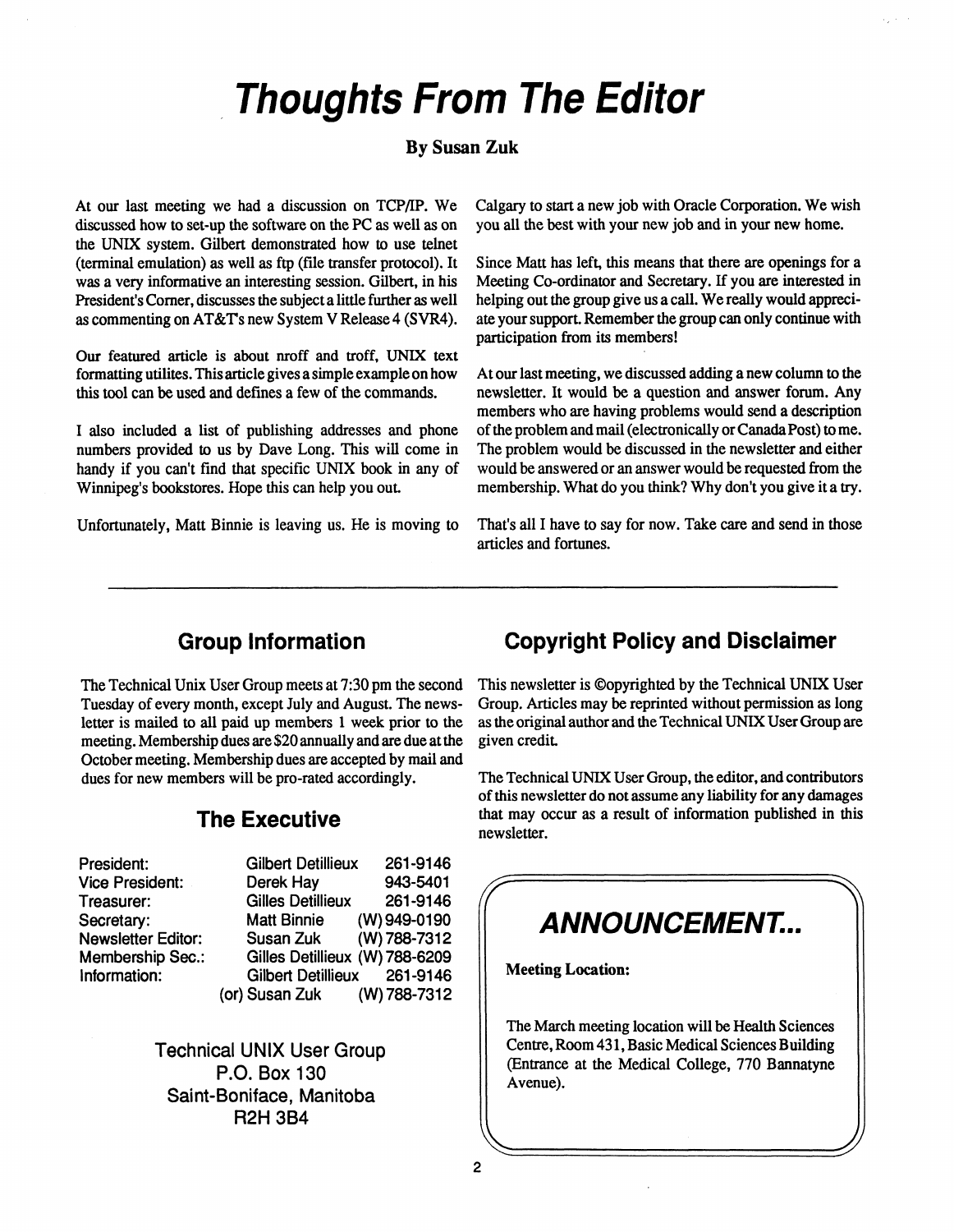## **President's Corner**

#### *By*  **:,** *President*

**TCP/IP software for networking is becoming the standard not only on UNIX systems, but for other systems as well. This should come as no surprise, given the flexibility TCP/IP provides - it can be implemented over many different types of network data links, such as Ethernet and X.25, and can support many different applications in a hardware and system independent way. It is thus becoming one of the most common ways of interconnecting previously incompatible systems.** 

**For those wanting to interconnect PC's and UNIX systems, as was shown at our last meeting, the setup is reasonably straightforward, and the cost is not prohibitive. Ethernet boards can be purchased for a few hundred dollars, and the coax cabling required for Thin-wire Ethernet is very cheap. The only other thing required, for the PC end of the connection, is the software; and there, the good news is that it is free! Well, at least some of it is.** 

**If all you want to do with the PC is access networked host systems as with a terminal, and perhaps transfer some files back and forth, then Telnet and FTP software is all you need. The National Centre for Supercomputing Applications (NCSA), at the University of Illinois, has developed versions of these two programs for PC's and for Macintosh systems, and released them into the public domain. I have used this software at the U of M, on both types of machines, and can assure you that the quality of the software is quite good; and the price is certainly right** 

**NCSA Telnet allows multiple simultaneous sessions to one or more hosts. While NCSA Telnet is being run, an FTP server is in the background, ready to handle file transfer requests from another host. Thus file transfers can be done in the background, while an interactive terminal session is in progress. The program emulates a VT102 terminal (VT100 without 132 columnmode), and has Tektronix 4014 emulation for graphics. If you have a host on the network that runs a domain name server (such as BIND), NCSA Telnet can make use of it to dynamically determine IP addresses for host names; also, if you are running RARP, it can use it to dynamically determine its own IP address. If you already have access**  **to a TCP/IP network, and want to add PC's to it, you should consider this software.** 

**On another note, I've just received the March issue of Unix/World, which includes a write-up on AT&T's new**  System V Release 4 (SVR4) - the system that attempts to **merge BSD, SunOS, and XENIX features into the earlier System V releases. My opinion is that such a merging has been needed for a long time, first to introduce a greater degree of standardization in the UNIX industry (this is, after all, UNIX's claim to fame), and secondly to produce a system containing features sadly lacking in each of the earlier variants.** 

**From BSD, SVR4 incorporates the C shell, job control, the fast file system, symbolic links, and several commands and system calls. From SunOS, SVR4 gets NFS**  and virtual memory mapped files. From XENIX, SVR4 **gets source code compatibility with the UNIX variant which has the largest installed base. SVR4 also implements industry standards such as Posix 1003.1 (system interface), and ANSI C. This release also includes some of AT&T's own enhancements, such as real-time support, and the Korn shell. The Open Look graphical user interface is also part of S VR4, as is FACE (Framed Access Command Environment) - a menu-oriented user interface for character based terminals.** 

**SVR4 certainly seems like a significant step in the right direction, but it does not solve all of the UNIX compatibility problems. Unix International and the OSF still have to come to an agreement before we can see one standard for the UNIX operating system itself, and for its graphical user interface.** 

**Graphical user interfaces are one of the hot new areas of discussion on UNIX systems, and in future meetings, we will hopefully get a closer look. As for the March meeting, we will likely be looking at another hot topic - DOS/UNIX interfacing, or UNIX-based DOS emulators, to be more specific. As I write this, the meeting location has yet to be decided; take a look at the cover page for directions. In any case, the meeting time hasn't changed. It will be at 7:30PM on Tuesday, March 13. Hope to see you then.**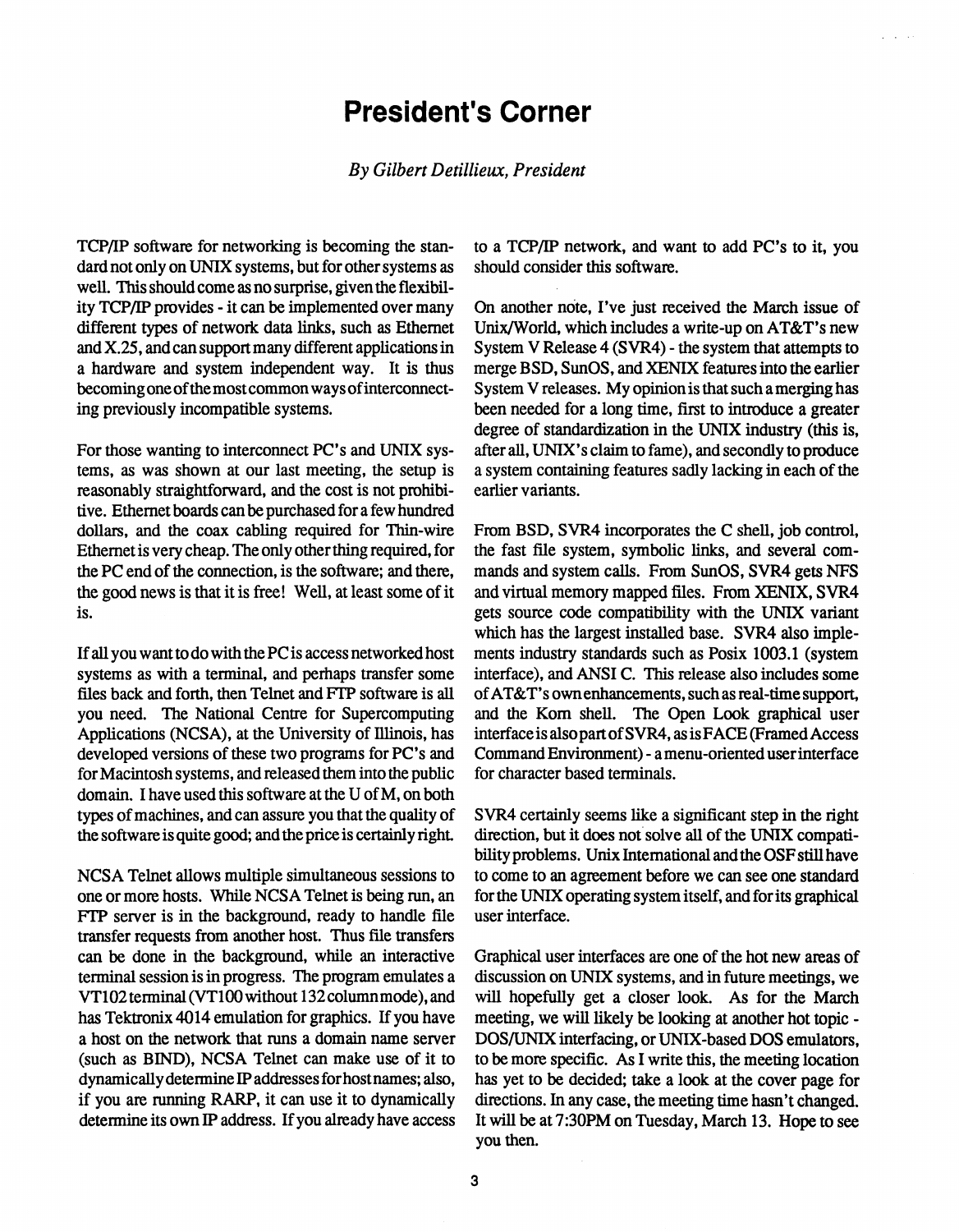## **Solving Those Puzzling Quirks of UNIX Systems Use**

*By Steve List & Bruce Stewart* 

*Reprinted with permission from the July August1988 issue of CommUNIXations, published by Uniforwn* 

We were working on a little quiz for class we were about to teach the other day, and we wanted to be able to produce two versions of the quiz: one with just the questions, and one with the answers and some commentary. Certainly, there are brute force solutions that work quite nicely. We could complete the quiz, then copy it, and include the answers and commentary. Unfortunately, if we changed the quiz we would have to edit two files.

#### **Let's get a little creative**

The first step we tried was to define a set of "answer" files and then associate them with specific questions. In the body of our test file we would then include that text with the *.so* command. The results are shown in Figures 1 and 2. Figure 1 is a sample of the quiz file. Figure 2 is a sample of the answer file. The problem with this is that the "answer" files are included unconditionally. Because the goal is to be able to produce two versions of this file without maintaining two versions, this doesn't satisfy our basic requirement

#### **How do we make it optional?**

The challenge is before us: how do we make the inclusion of the answers optional? Because *troff* provides conditional execution macros (particularly *.if),* there must be a way to use them. Assuming you can somehow set the value of a numeric register in the body of the quiz and only include the answer file if it's non-zero. Figure 3 shows the inclusion of this option.

This works quite neatly. Though it may be a little ugly, it is very functional and satisfies the requirements. How is the register set? troff allows any single-character named numeric register on the command line to be set with the -rN## option. Perusal of the *troff* and macro manuals reveals that register X is normally unused. Substitution of the actual register to be used is seen in Figure 4.

If numeric register X is non-zero (if it is not set, it is automatically treated as having the value zero), the answer files are included. Using the memorandum (mm) macros, the final test file using numeric register X to control inclusion is shown in Figure 5. The file can be output with the register set with the command:

troff -rXl quiz

While this works, it has a few remaining flaws. Perhaps most prominent is that if the questions need to be reordered, the answers must be moved also. The answer files are no longer numbered according to their questions. A different naming convention could be adopted, but this still leaves a bunch of answer files for one test. Wouldn't it be nice if all those extra

#### **Figure 1: Sample Questions with Answer Included .AL .U What is your name? .so answer. 1**  *.11*  **What is your address?" .so answer.2 .LE Figure** 2: **Answer to Question 1 (file answer.l) .ML\(->**  *U*  **My name is whatever it says on my driver's license. .LE Figure 3: Sample Questions with Answers Conditionally Included**  .AL .U **What is your name? .if \n# .so answer.l**  *U*  **What is your address? .if Vi# .so answer.2 .LE Figure 4: Sample Questions with Answers Included Based on Numeric Register .AL .U What is your name? .if \nX .so answer.l .U What is your addess? .if NnX .so answer.2**

**.LE**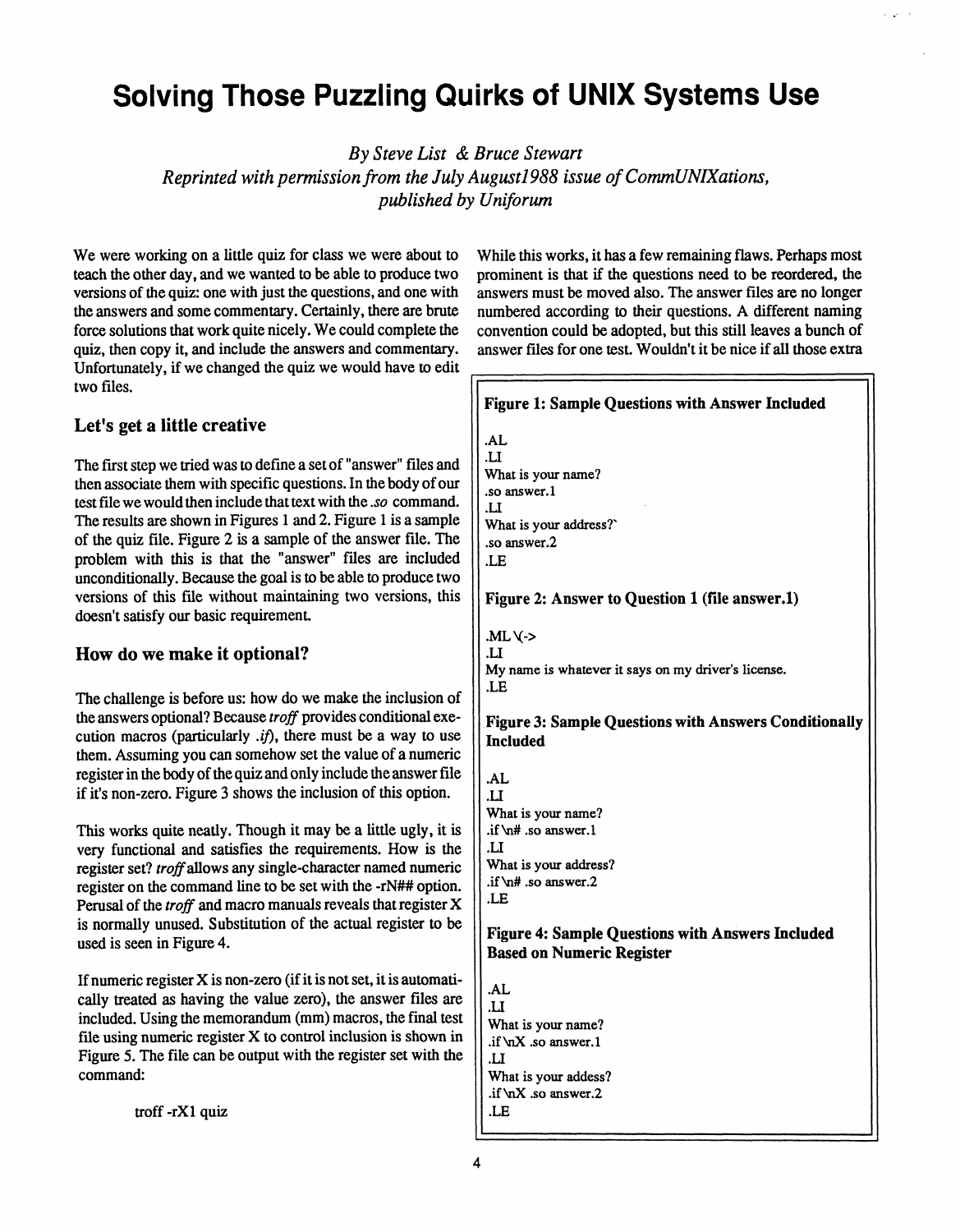files weren't needed? The goal has become to not only conditionally include the answers, but to do it in a single file. Having already covered the basics of conditional execution, it's only one step farther to bracket a section of the document with that conditional macro. To do this, the text is delimited by backslash-leftbrace(\{) at the start and backslash-rightbrace (\}) at the end. Figure 6 shows the finished product

Using this technique, the questions and answers are contained in the same file. With the use of numeric register X, you have the option to print either just the questions or both answers and questions. With a little more work, you can bracket each question using comments, and readily find a particular question and answer when moving within the file.

#### **Some Final Notes**

We assume that there will be at least a few of you who will question "What is all that *other* stuff in the example?" (We certainly would.) The following is a summary of what is going on in the example, providing a few more hints to the usage of *troff.* The basic assumption is that we are using the Memorandum Macros (mm).

 $A$ *if*  $t$ ... - The four lines at the top set the Offset (left margin) and Width (line length) depending on whether the file is being formatted with *troff* or *nroff*. Because *nroff* cannot work with scaling, these parameters must be set in terms that *nroff can*  understand.

*.so*... - There are two basic means to specify innovocation of a macro package. First, if it is a package that is *known* to *troff,*  it can be invoked from the command line with the -mx option (-mm for memorandum, -ms for manuscript). Second, all macro packages have a file in the /usr/lib/tmac directory if they are supplied with the system. These files have a name of the form  $tmac.x$ , where the x is replaced by the package designator (m for memorandum, s for manuscript, an for manual pages). The files can be included (or "sourced") with the .so macro. Because of the use of the memorandum macros, the *tmac.m* macro file has been included.

.SA1 - This mm macro specifies that all lines are to be filled and adjusted at both margins.

We hope this gives you some additional insight into the power and flexibility available with the *troff* formatters and macro packages..

#### **Figure 5: Sample Questions with Answers Included Based on Register X .ift oirOli .ift.nrW6i .ifn JITOIO .ifn.nrW60 .so /usr/lib/tmac/tmacm .SA1 .AL .U What is your name? .if ViX .so answer. 1 .LU What is your address?**  .if \nX .so answer.2 **.LE Figure 6: Sample Questions with Answers in the Body .if t** .nr 0 1i **.ift.nrW6i .ifn JITOIO .ifn.nrW60 .so /usr/lib/tmac/tmac jn .SA1 .AL .11 What is your name? .if \nX\{ .ML\(-> .U My name is whatever it says on my driver's license. .LE\} .II What is your address? .if\nX\{ .ML\(->**  *.U*  **I live in my house. .LE\} .LE**

### **The Fortune File Submitted by Kirk Marat**

From the U of M Sun 4/280: *The lesser-known programming languages #17*- *SARTRE* 

*Named after the late existential philosopher, SARTRE is a extremely unstructured language. Statements in SARTRE have no purpose; they just are. Thus SARTRE programs are left to define their own functions. SARTRE programmers tend to be boring and depressed, and are no fun at parties.*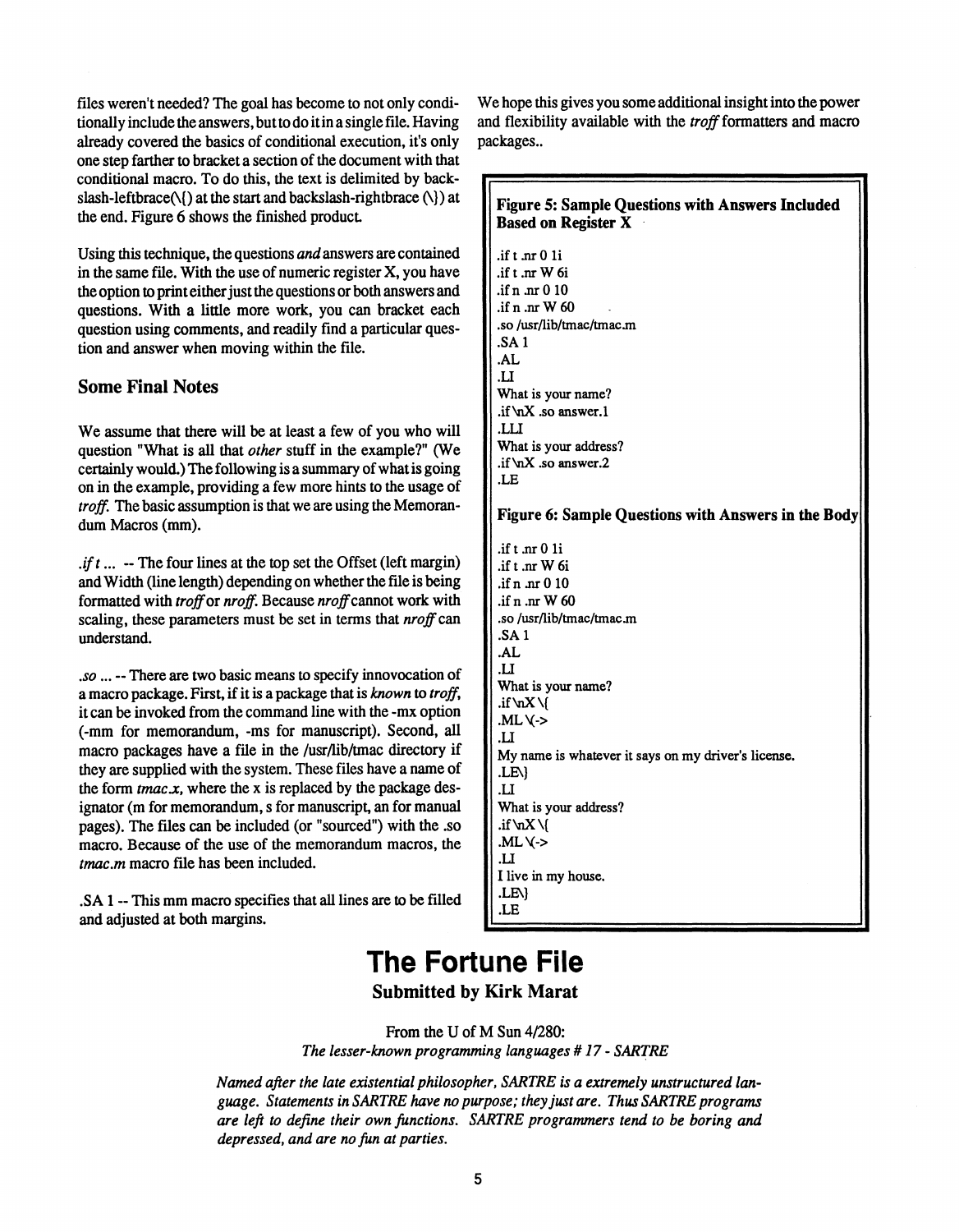## **Publisher Listing**

*Compiled by Dave Long* 

The following list of publishing houses was compiled by Dave Long. This should help you with your UNIX book ordering. Thanks Dave for sharing your list with us.

**/usr/group Magazine**  4655 Old Ironside Drive #200 Santa Clara, California, 95054

(408) 986-8840

**Systems Publications Inc.** (Armond Dalton Pub) 1435 East Grand River Avenue Willowston, Minnesota, 48895

(517) 655-1082

**Jim Joyce's UNIX Bookstore**  47 Potomac Street San Francisco, California, 94117

(415) 626-7581

**Unique Magazine**  115 East Kanas Avenue #206 McPherson, Kansas, 67460

(916) 677-5870

**Collier McMillan** (Que/Sam/Hayden Books) 539 Collier McMillan Drive Cambridge, Ontario

1-800-265-8674

**Firefly** (Sybex) 250 Sparks Avenue Willowdale, Ontario, M2H 2S4

1-800-387-6192

#### **Georgetown Book Warehouse** (GTW)

(416) 792-8806

**Prentice-Hall Canada**  Toronto, Ontario

(416)293-3621

**Wiley-Interscience** (A division of John Wiley & Sons Inc) Toronto, Ontario

(416)675-3580

**Addison Wesley Publishing Company** (Benjamin/Cummings Pub.) Don Mills, Ontario

(416)447-5101

**McGraw Hill**  Toronto, Ontario

(416)293-1911

**Clascom Computers**  5101-80 Richmond Street Toronto, Ontario

(416) 369-9944

**O'Reilly** & **Associates Inc.**  632 Petaluma Avenue Sebastopol, California, 95472

(707) 829-0515 (707) 829-0104 FAX

**Benjamin/Cummings Publishing Company**  Menlo Park, California

(416) 854-6020 Order from Addison Wesley